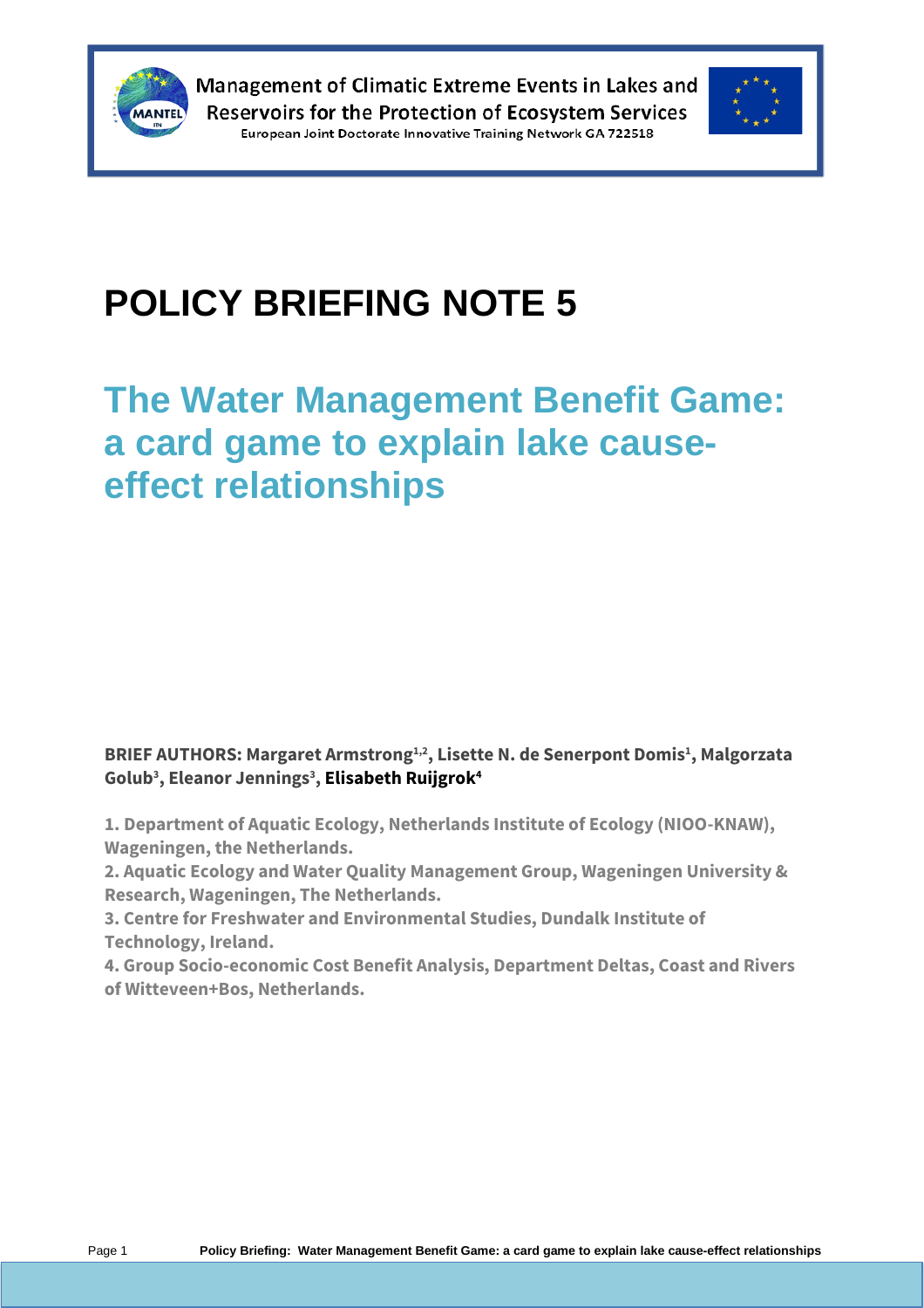



#### **INTRODUCTION**

**Using games to discuss complex and discipline-specific concepts can offer a novel way to provide scientific knowledge to stakeholders. Such serious games<sup>1</sup> can translate sectoral terminology into a joint understanding of water quality issues. The Water Management Benefit Game is a game-based approach for players to practice identifying the cause-effect relationship that occur in lake ecosystems. In the game, the players create sets of three cards (tritets) to track the impacts that management actions might have on water quality and ecosystem services provisioning. Subsequently, the players must collaborate to discuss and agree on whether the cause-effect relationships make sense. The use of this game can lower communication barriers and help enhance skills for decision-making in lake management.**

#### **BACKGROUND**

- Many lake ecosystems are continually degrading due to a range of pressures that have adverse effects on water quality.
- These pressures include, for example, changes in catchment land use practices that might increase the flow of nutrients or sediment to lakes, and on-going changes in climate extremes such as drought and more extreme storms.
- Management actions need to account for the impacts that such pressures have on lake water quality to prevent the loss of the socio-economic benefits that lakes produce.
- This policy brief describes the Water Management Benefit Game, a game developed during the MANTEL MSCA training programme that was developed to help train water managers and other stakeholders on tracking cause-effect relationships between actions and lake water quality and services.

#### **OVERVIEW OF THE WATER MANAGEMENT BENEFIT GAME**

The "Water Management Benefit Game" (WMBG) is a specialised lake version of the card matching game "The Benefit Game" which was previously developed at the eco-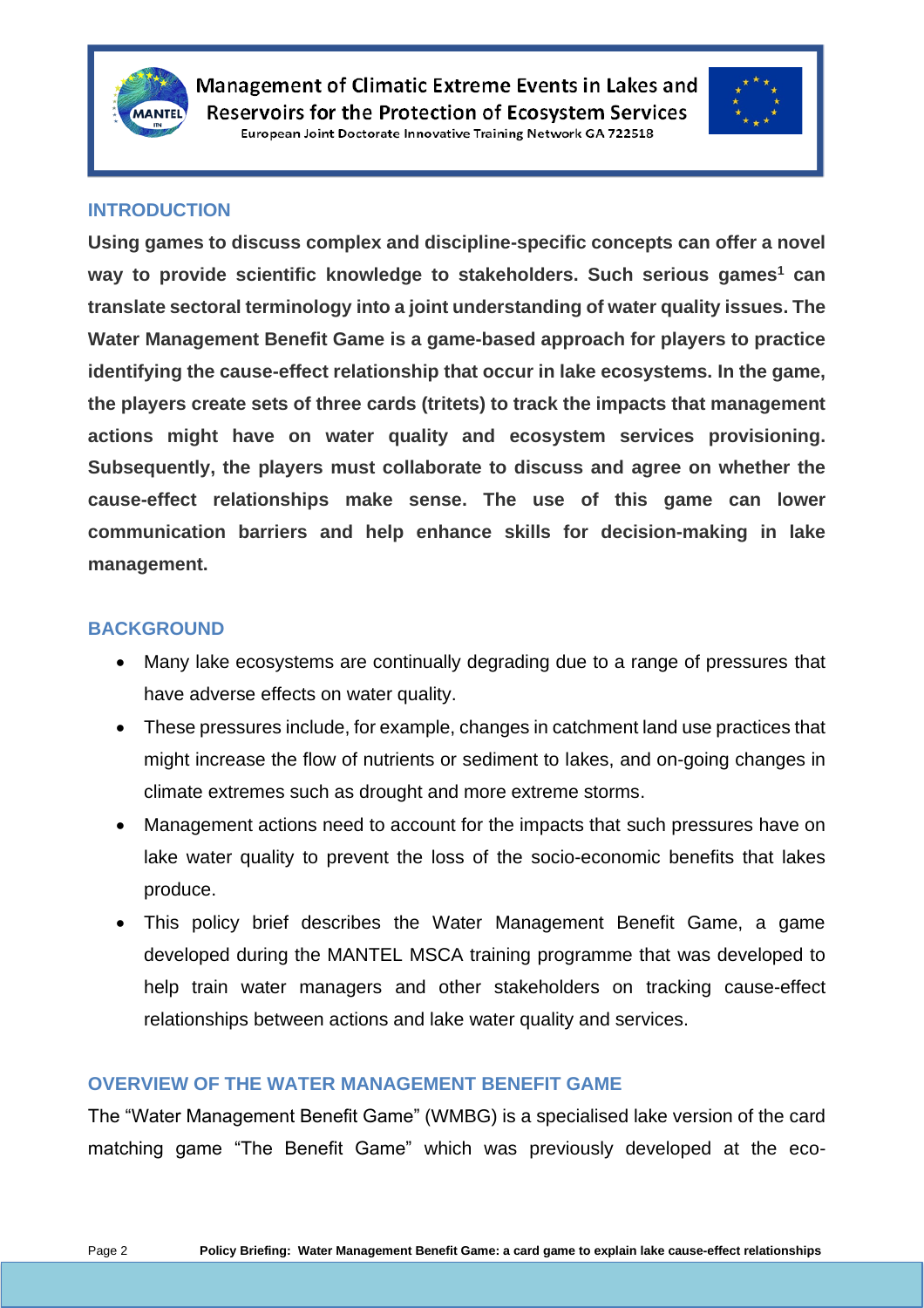



consultancy company Witteveen+Bos [\(www.witteveenbos.com\)](http://www.witteveenbos.com/). This card game is about actions that enhance water quality in lakes and the benefits that these quality improvements generate for society. The game trains the brain to think in terms of causeimpact chains. This is a key skill necessary for conducting cost-benefit analyses in lake ecosystems and can be applied to help create effective lake management plans that take environmental, social and economic endpoints into account.

This water quality version is a special edition of the broader mother game, which included a different set of cards covering more working fields than water management. This is a 'serious game', defined as a game 'in which education (in its various forms) is the primary goal, rather than entertainment.'<sup>1</sup> When the game is played, players are encouraged to discuss the validity of the cause-impact relationships between a three-card chain built using cards from a game pack. Stimulating discussions around the plausibility of a causeeffect chain and finding consensus between the group is the main goal. This game uses technical terminology, and so professionals or highly trained individuals, such as water managers or water policy makers, are the ideal participants. Alternative uses of the game can be using it to support explanations of the concepts, for example, explaining the causeeffect chain and demonstrating the multiple effects that a single management action could have, or the multiple actions that could instigate a specific effect.

#### **THE SCIENCE BEHIND THE GAME**

The conceptual framework behind the game is the DPSIR (**D**rivers, **P**ressures, **S**tate, **I**mpact and **R**esponse) causal framework, which identifies five different components in describing the interactions between the environment and humans (Fig. 1):

**Drivers:** Human-related activities that may have environmental effects, such as urbanisation, agriculture

**Pressures:** Direct environmental effects of drivers, such as human-induced nitrogen emission, or nutrient or other chemical pollution

**State:** The environmental conditions that characterise an ecosystem, e.g. water quality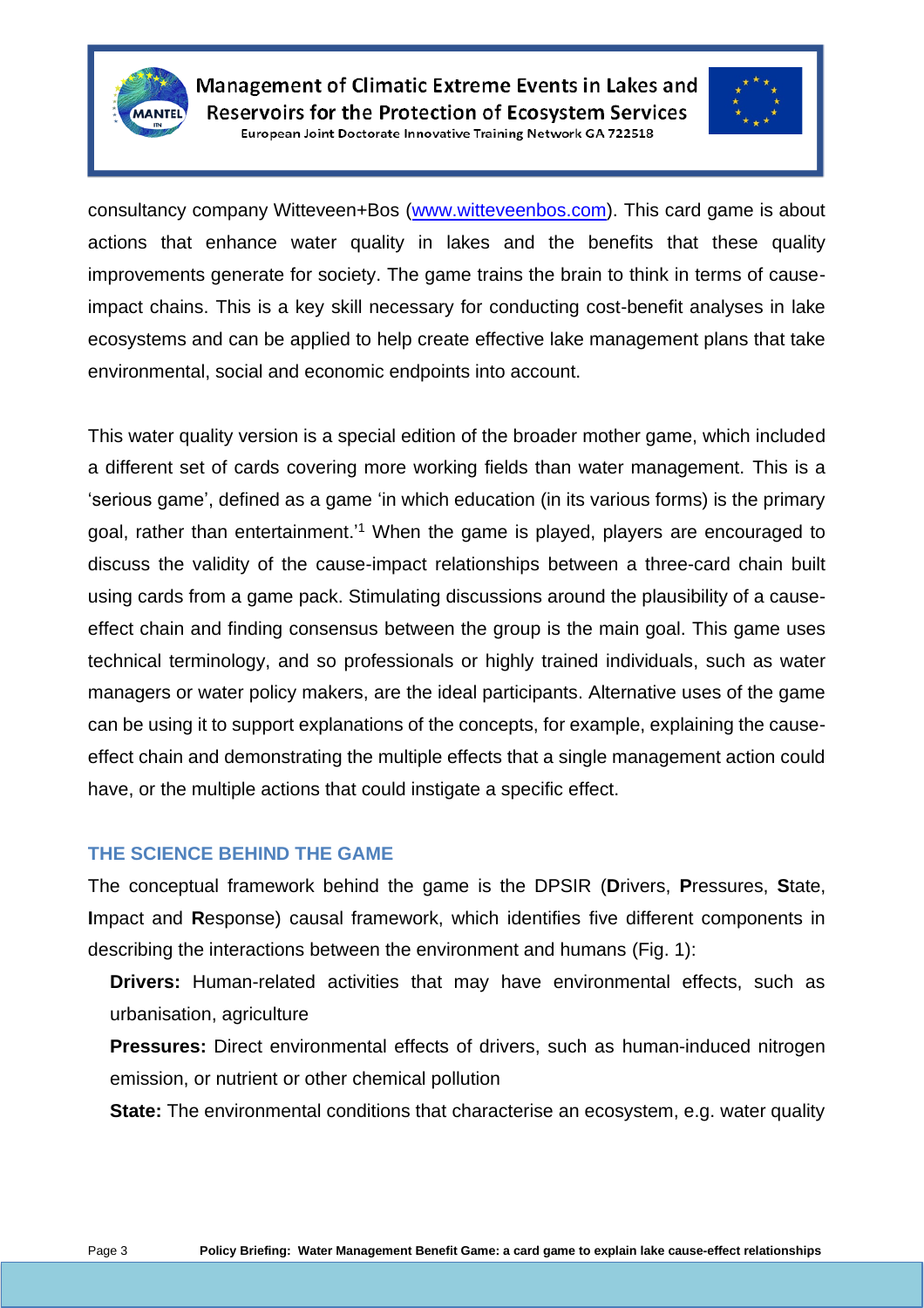



**Impacts:** The effects on human health and ecosystem health (ecosystem service provisioning), e.g. reduced fishing opportunities, reduced recreation possibilities. **Responses:** The societal response to mitigate the negative impacts on ecosystem service provisioning, e.g. legislation, education, waste water treatment

The DPSIR framework has been adopted by the European Environmental Agency and is widely used for the implementation of the Water Framework Directive by various member states (Fig. 1).



**Fig. 1**: Application of the DPSIR framework to the River Basin Management Plans carried out under the Water Framework Directive<sup>2</sup>.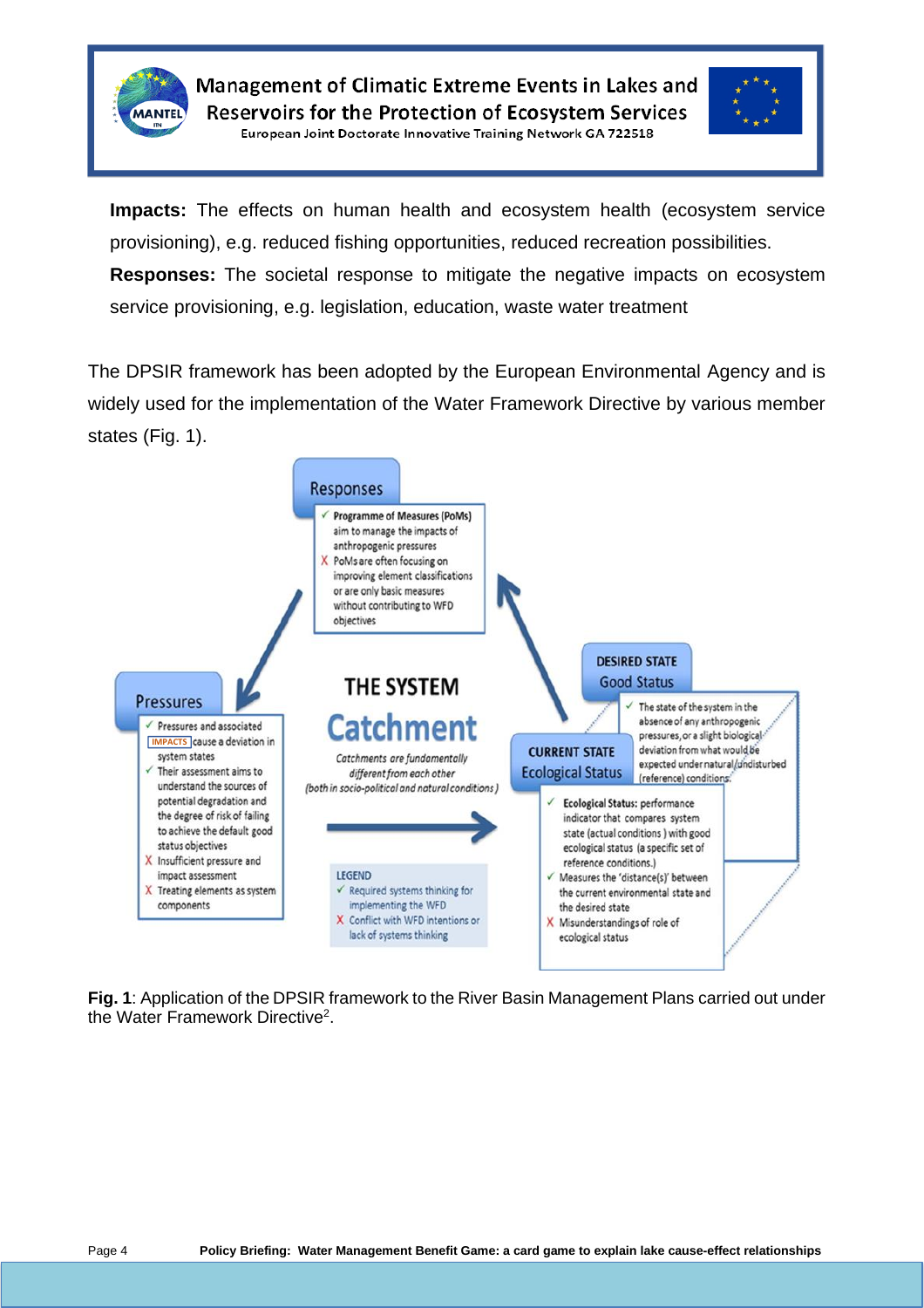



#### **HOW THE GAME IS PLAYED**

The WMBG game consists of a deck of cards, with a set of rules which describes the gameplay. The cards include the following: 65 'Action' cards; 65 'Quality' cards and 65 'Benefit' cards (Fig. 2).

- Action cards describe management "measures" (also known as response in the DPSIR framework). These have been based on (Dutch) River Basin Management Plans. They might, for example, say 'Build nature friendly shorelines' or 'Remove barriers in waterways.'
- Quality cards describe the characteristics of the lake (also known as state in the DPSIR framework), such as biodiversity, water clarity etc., that can be affected by a given management Action.
- Benefit cards describe the effect of a measure on ecosystem services (also known as the impact in the DPSIR framework). They might be, for example, 'Increased onshore recreational activities' or 'Decreased damage from climate change (storms drought etc.).'

The participants take turns playing cards to collaboratively develop cause-effect "chains" sets that contain one Action card, one Quality card and one Benefit card. Under the rules based on the management measures, the cause-effect chain will first trace the impact of an Action measure on a specific Quality, or characteristic, of the lake. Following this step, participants identify a cause-effect link between the given Quality card and the Benefit towards a lake ecosystem service. The player that placed the last card in a three-card "chain" which has been discussed and approved by the group is permitted to take the chain from the playing field. The player with the most card chains at the end of the game is designated as the winner. A second set of playing rules can be implemented that focus more on ecosystem services, tracing the cause-effect impact from a Benefit card to a Quality card and an Action card.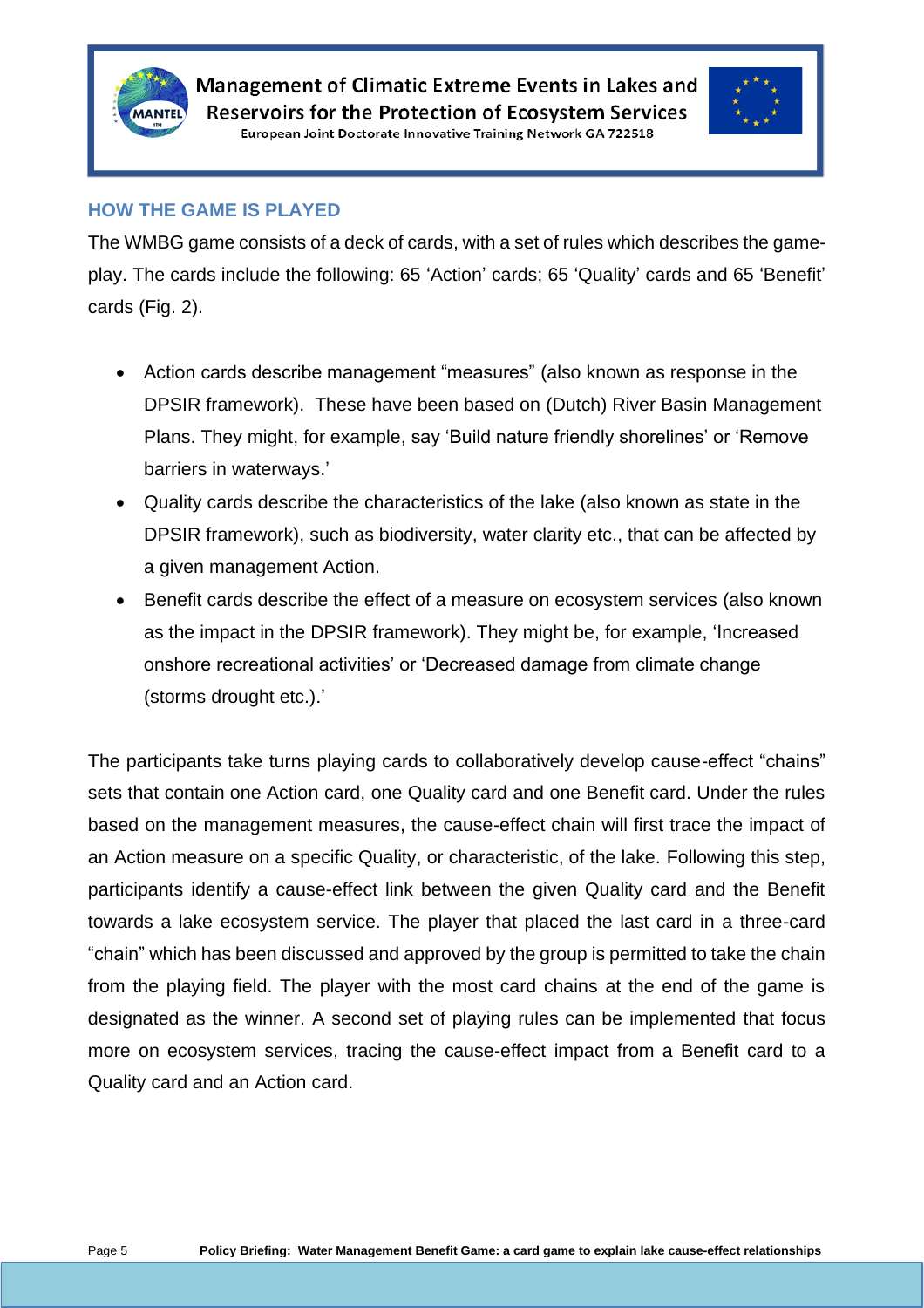



**Fig. 2**: Cards from the WMBG include Action cards (red cards), Quality cards (yellow cards) and Benefit cards (green cards).

#### **GAME AVAILABILITY**

The WMBG is under copyright of E.C.M. Ruijgrok at Witteveen+Bos. Training events with the game can be organized with Witteveen+Bos (**see contact details below**).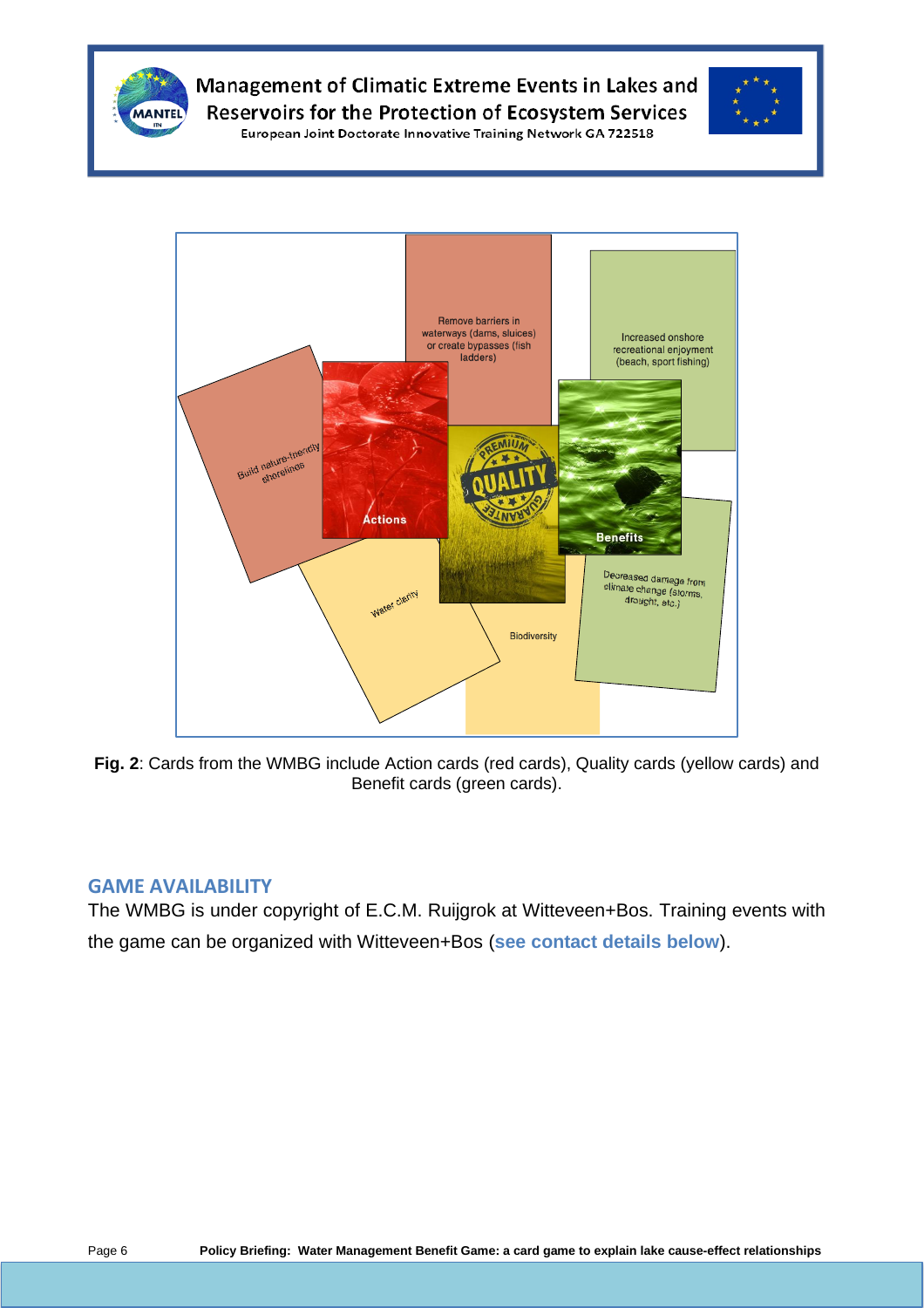



#### **ABOUT MANTEL**

*MANTEL (Management of Climatic Extreme Events in Lakes & Reservoirs for the Protection of Ecosystem Services) was an EU funded Maire Skłodowska Curie Action (MSCA) European Joint Doctorate Innovative Training Network (2017-2021, Grant Agreement 722518) that focused on training a cohort of Early Stage Researchers to investigate the effects of the climate extremes on water quality, providing training in state-of-the art technology, data analysis and modelling, and linking to the water management sector.*

### **REFERENCES AND ADDITIONAL READING**

**1. SUSI, T., M. JOHANNESSON, AND P. BACKLUND. 2007. SERIOUS GAMES – AN OVERVIEW 28. DOI:10.4324/9780203891650-40**

**2. VOULVOULIS, N., ARPON, K.D. AND GIAKOUMIS, T., 2017. THE EU WATER FRAMEWORK DIRECTIVE: FROM GREAT EXPECTATIONS TO PROBLEMS WITH IMPLEMENTATION. SCIENCE OF THE TOTAL ENVIRONMENT, 575, PP.358-366.**